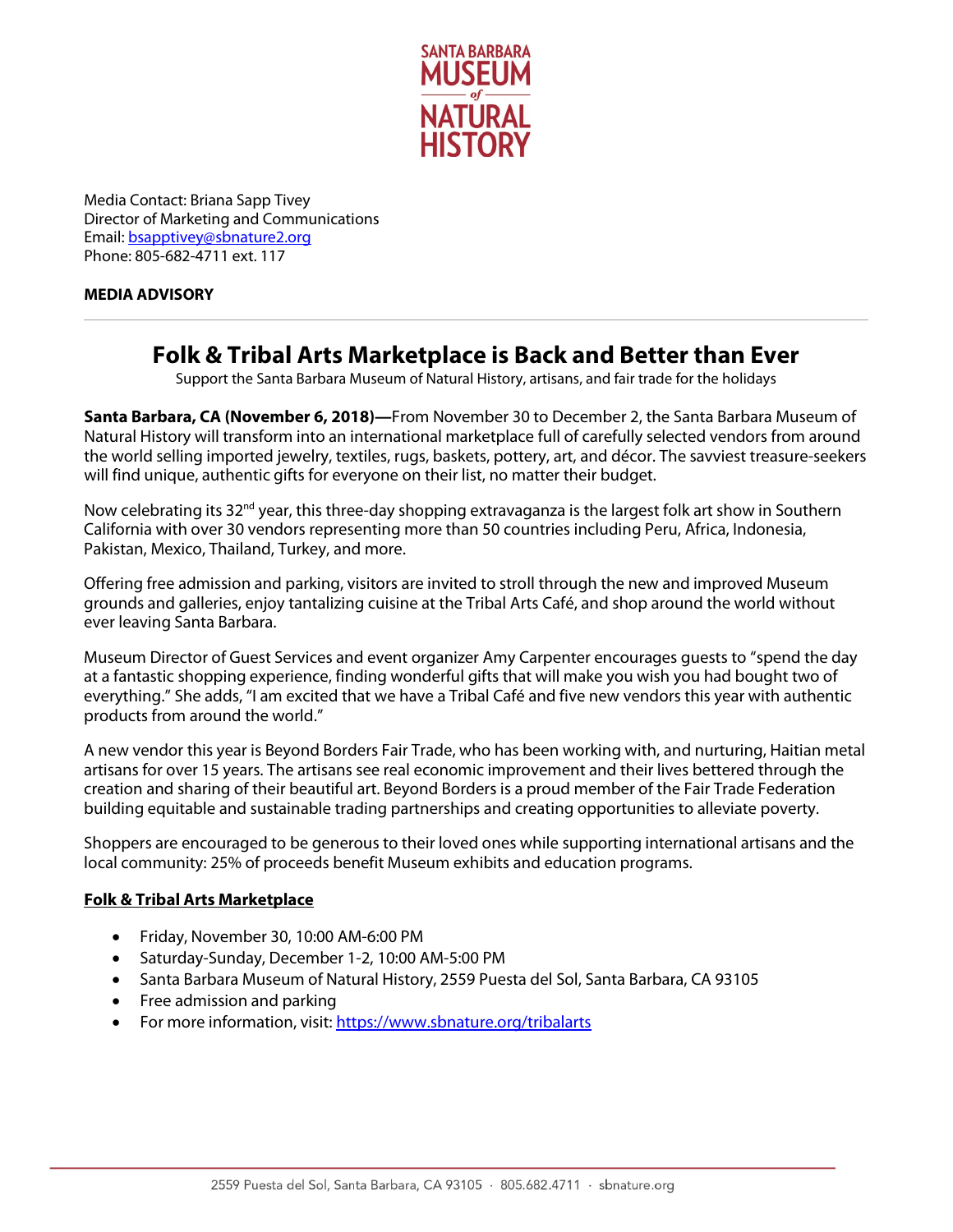



Folk Art from Nepal



Baskets from Zimbabwe at Y2K